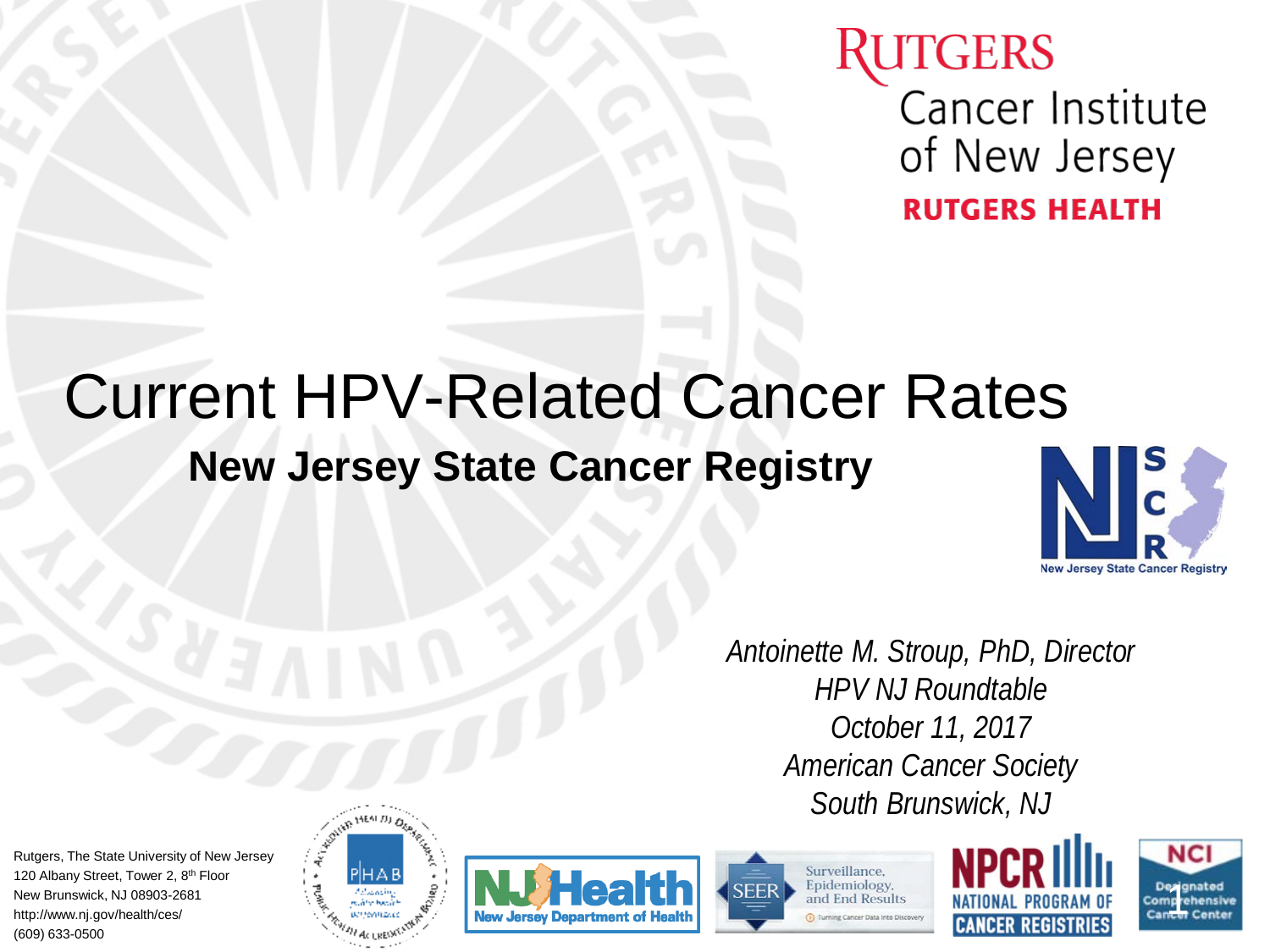

#### Number of HPV-Associated and HPV-Attributed Cancer Cases Per Year1

| <b>Cancer site</b> | Average number of cancers<br>per year in sites where HPV is<br>often found (HPV-associated<br>cancers) | Percentage<br>probably<br>caused by<br>any HPV<br>type <sup>a</sup> | Number<br>probably<br>caused by<br>any HPV<br>type <sup>a</sup> | Percentage<br>probably<br>caused by<br><b>HPV</b> types<br>$16/18^{b}$ | Number<br>probably<br>caused by<br>HPV types<br>16/18 <sup>b</sup> | Percentage<br>probably caused<br>by HPV types<br>31/33/45/52/58c | Number<br>probably caused<br>by HPV types<br>31/33/45/52/58° |
|--------------------|--------------------------------------------------------------------------------------------------------|---------------------------------------------------------------------|-----------------------------------------------------------------|------------------------------------------------------------------------|--------------------------------------------------------------------|------------------------------------------------------------------|--------------------------------------------------------------|
| Cervix             | 11.693                                                                                                 | 91%                                                                 | 10,600                                                          | 66%                                                                    | 7,700                                                              | 15%                                                              | 1,700                                                        |
| Vagina             | 819                                                                                                    | 75%                                                                 | 600                                                             | 55%                                                                    | 500                                                                | 18%                                                              | 100                                                          |
| Vulva              | 3.671                                                                                                  | 69%                                                                 | 2.500                                                           | 49%                                                                    | 1,800                                                              | 14%                                                              | 500                                                          |
| Penis              | 1,181                                                                                                  | 63%                                                                 | 700                                                             | 48%                                                                    | 600                                                                | 9%                                                               | 100                                                          |
| Anus               | 5,229                                                                                                  | 91%                                                                 | 4,800                                                           | 79%                                                                    | 4,200                                                              | 8%                                                               | 400                                                          |
| Female             | 3,416                                                                                                  | 93%                                                                 | 3,200                                                           | 80%                                                                    | 2,700                                                              | 11%                                                              | 400                                                          |
| Male               | 1.813                                                                                                  | 89%                                                                 | 1.600                                                           | 79%                                                                    | 1,400                                                              | 4%                                                               | 100                                                          |
| Rectum             | 772                                                                                                    | 91%                                                                 | 700                                                             | 79%                                                                    | 600                                                                | 8%                                                               | 100                                                          |
| Female             | 528                                                                                                    | 93%                                                                 | 500                                                             | 80%                                                                    | 400                                                                | 11%                                                              | 100                                                          |
| Male               | 244                                                                                                    | 89%                                                                 | 200                                                             | 79%                                                                    | 200                                                                | 4%                                                               | ~100                                                         |
| Oropharynx         | 16.479                                                                                                 | 70%                                                                 | 11.600                                                          | 60%                                                                    | 9,900                                                              | 6%                                                               | 900                                                          |
| Female             | 3,203                                                                                                  | 63%                                                                 | 2,000                                                           | 51%                                                                    | 1,600                                                              | 10%                                                              | 300                                                          |
| Male               | 13,276                                                                                                 | 72%                                                                 | 9.600                                                           | 63%                                                                    | 8,400                                                              | 4%                                                               | 600                                                          |
| <b>TOTAL</b>       | 39,844                                                                                                 | 79%                                                                 | 31,500                                                          | 63%                                                                    | 25,300                                                             | 10%                                                              | 3,800                                                        |
| Female             | 23,330                                                                                                 | 83%                                                                 | 19,400                                                          | 63%                                                                    | 14,700                                                             | 13%                                                              | 3,100                                                        |
| Male               | 16,514                                                                                                 | 73%                                                                 | 12,100                                                          | 64%                                                                    | 10,600                                                             | 4%                                                               | 700                                                          |

<sup>2</sup>HPV types detected in genotyping study; most were high-risk HPV types known to cause cancer (Saraiya M et al. U.S. assessment of HPV types in cancers: implications for current

and 9-valent HPV vaccines, (2) Journal of the National Cancer Institute 2015;107:djv086).

NHPV types 16/18 can be prevented by the bivalent, quadrivalent, and 9-valent HPV vaccines.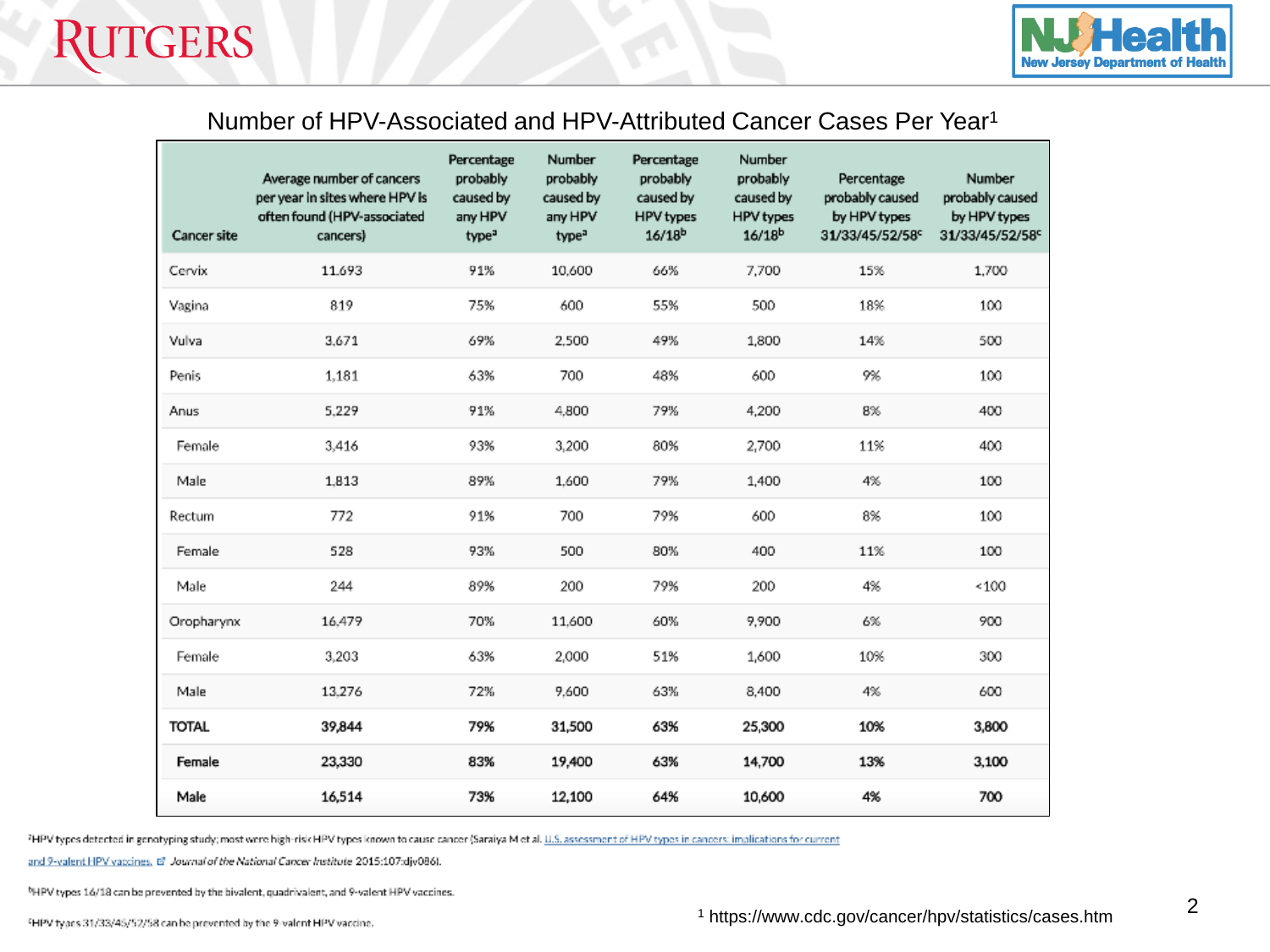

#### Number of HPV-Associated and HPV-Attributed Cancer Cases that can be Prevented1



<sup>1</sup> https://www.cdc.gov/cancer/hpv/statistics/cases.htm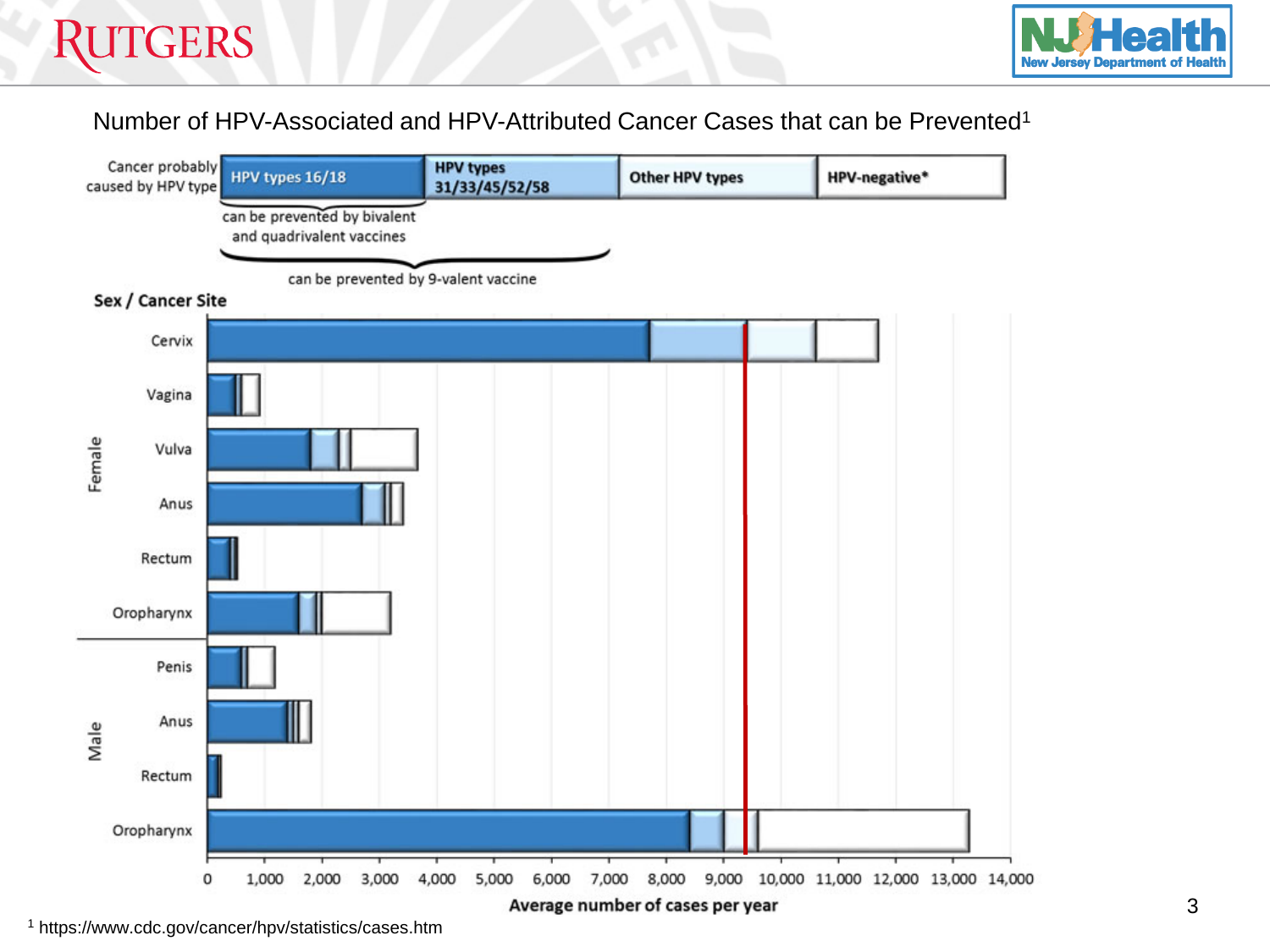

**New Jersey vs. US Average Annual Age-Adjusted Cancer Incidence Rates\*: HPV-Associated Cancers By Gender (All Race/Ethnicities), 2010-2014**

|                          |                                | <b>FEMALE</b> | <b>MALE</b>  |                   |  |
|--------------------------|--------------------------------|---------------|--------------|-------------------|--|
| <b>Cancer Type</b>       | <b>US SEER 17</b><br><b>NJ</b> |               | <b>NJ</b>    | <b>US SEER 17</b> |  |
|                          | Rate (Count)                   | Rate (Count)  | Rate (Count) | Rate (Count)      |  |
| <b>Invasive Cervical</b> | 7.6(1,902)                     | 7.4 (14,923)  | --           | --                |  |
| Vaginal                  | 0.7(203)                       | 0.7(1,659)    | --           | --                |  |
| Vulvar                   | 2.6(734)                       | 2.5(5,500)    | --           | --                |  |
| Anal                     | 2.1(596)                       | 2.1(5,221)    | 1.3(313)     | 1.5(2.914)        |  |
| Rectum                   | 6.9(1,959)                     | 7.0 (15,646)  | 10.9(2,505)  | 11.2 (21,915)     |  |
| Oral Cavity &<br>Pharynx | 6.0(1,688)                     | 6.3 (14,019)  | 15.6 (3,726) | 17.0 (33,882)     |  |
| Oropharynx               | 0.2(61)                        | 0.2(410)      | 0.8(191)     | 0.7(1,454)        |  |
| Penis                    |                                |               | 0.9(185)     | 0.9(1,623)        |  |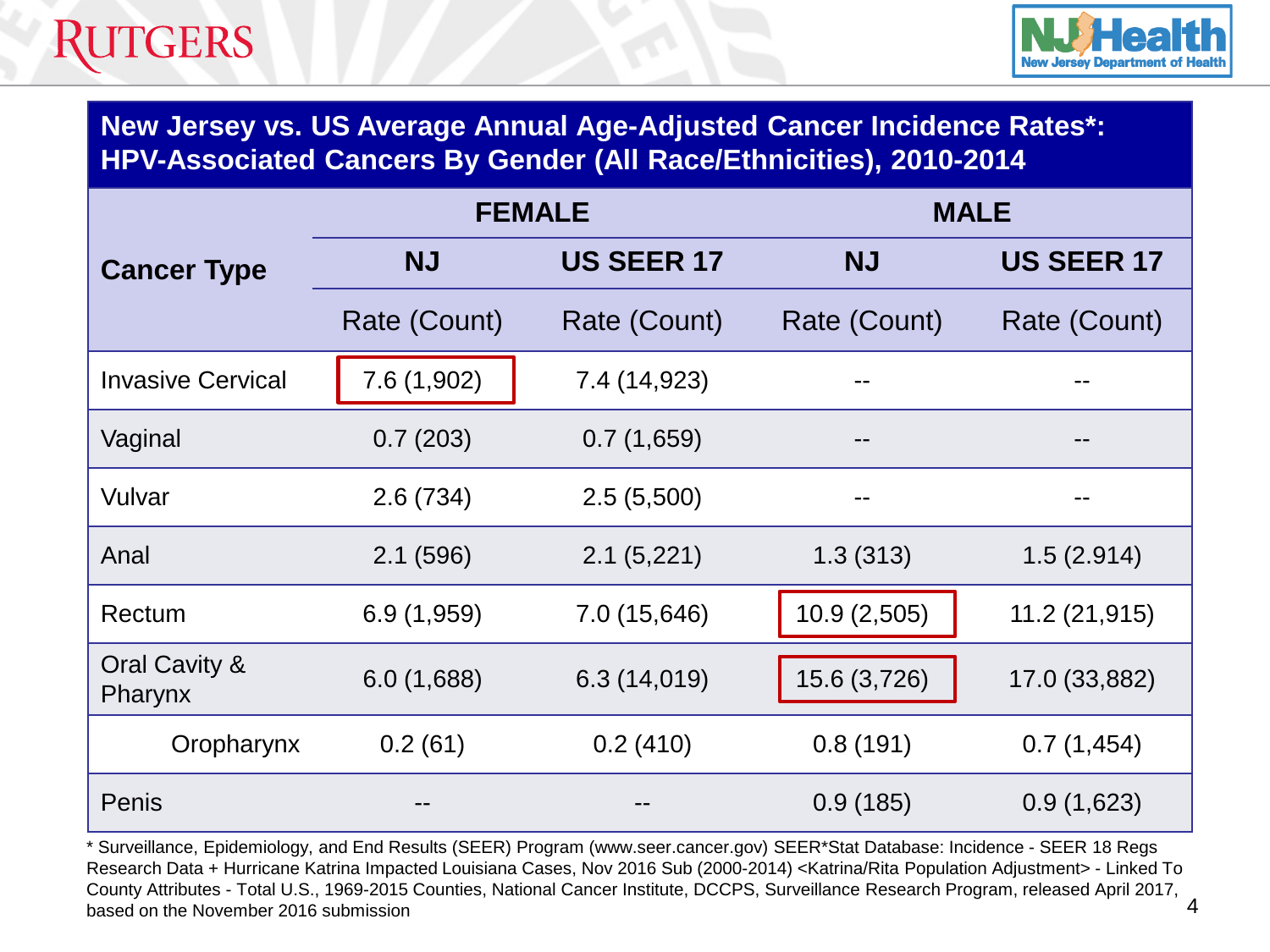



### NJ Age-Adjusted Incidence Rates 2010-2014 by Cancer Type and Race/Ethnicity: **Female** HPV-related Cancers

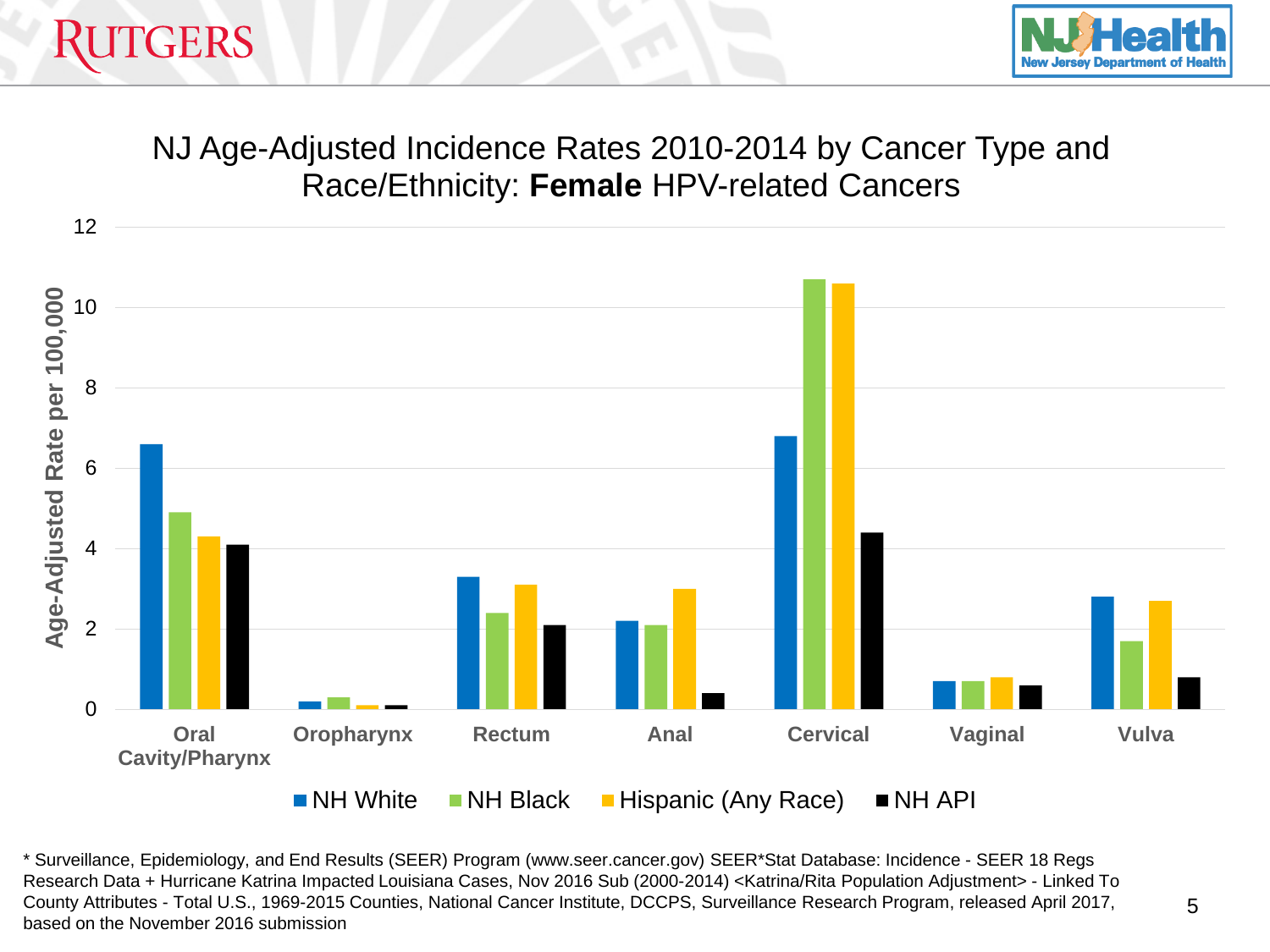



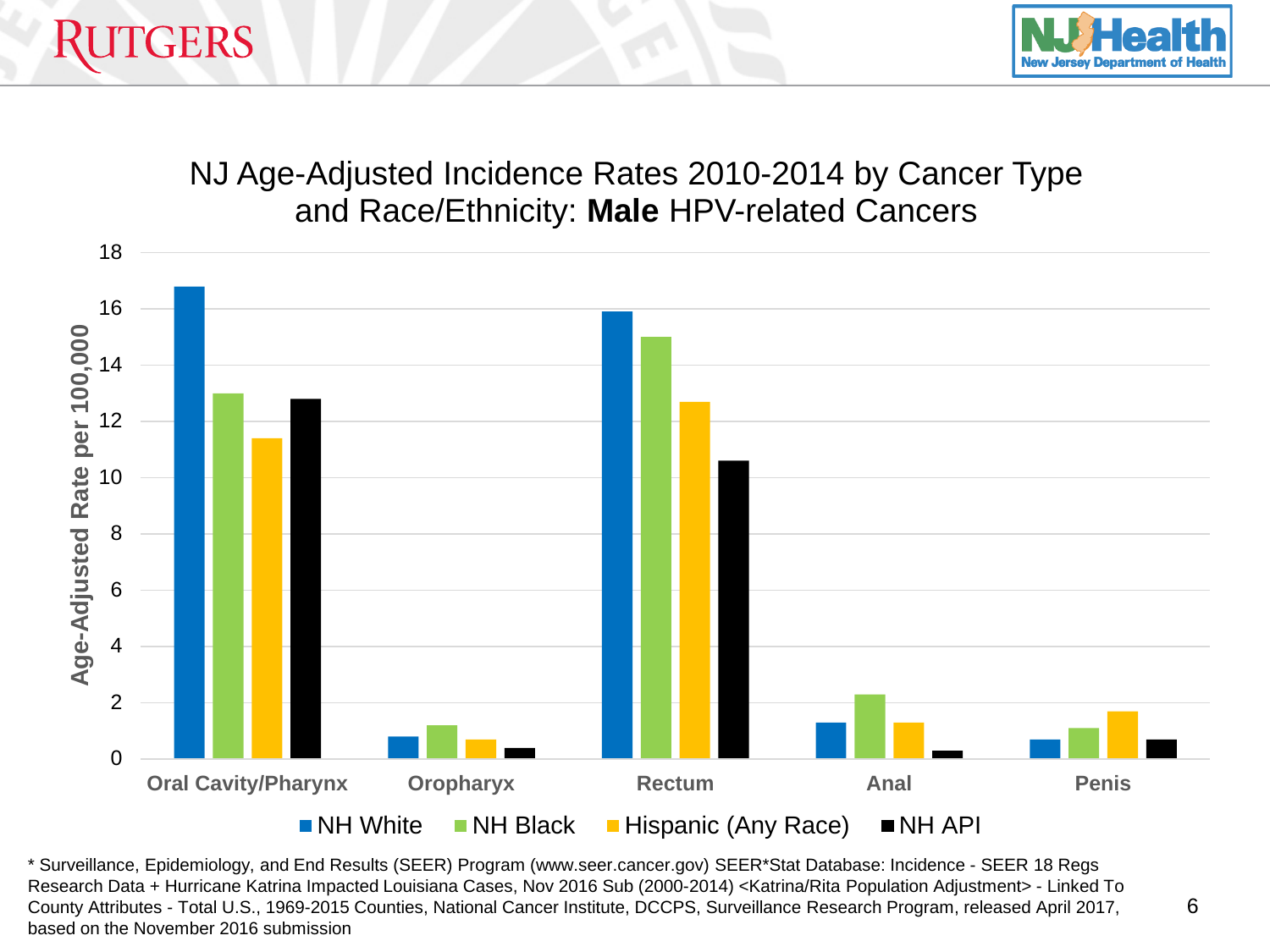## **RUTGERS**



## NJ Invasive Cervical Cancer Rates by County 2010-2014

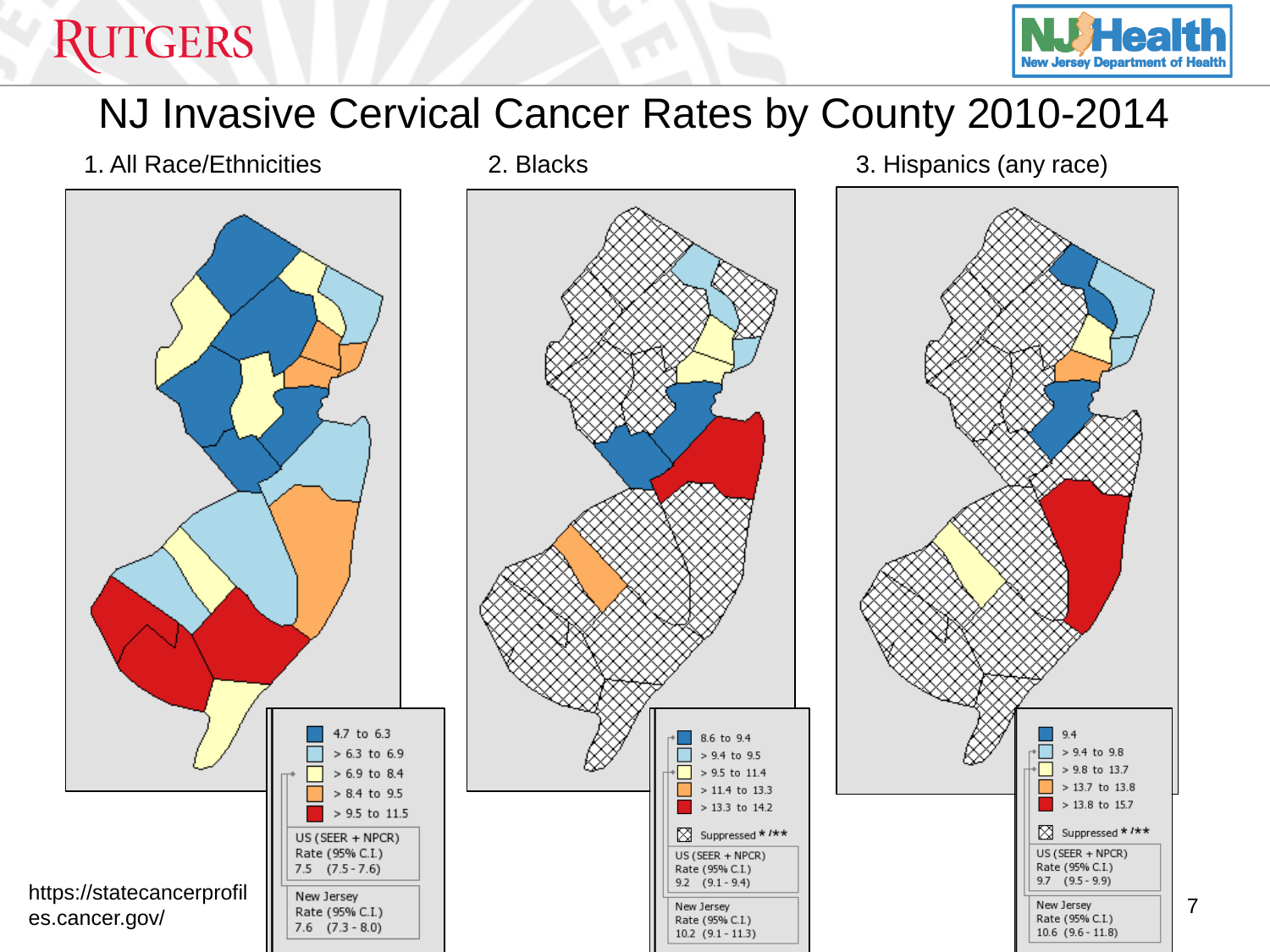# **RUTGERS**



## NJ Oral Cavity & Pharynx Rates by County 2010-2014

13.5 to 15.4

 $> 15.4$  to 16.5

> 16.5 to 18.0

> 18.0 to 21.1

> 21.1 to 23.0

US (SEER + NPCR)

Rate (95% C.I.)

Rate (95% C.I.)

 $16.8$   $(16.2 - 17.5)$ 

New Jersey

18.8 (18.7 - 18.9)

1. All Race/Ethnicities 2. NH White Males 3. NH White Females







Rate (95% C.I.)

 $6.8$   $(6.7 - 6.8)$ 

Rate (95% C.I.)

 $6.6$   $(6.2 - 7.0)$ 

New Jersey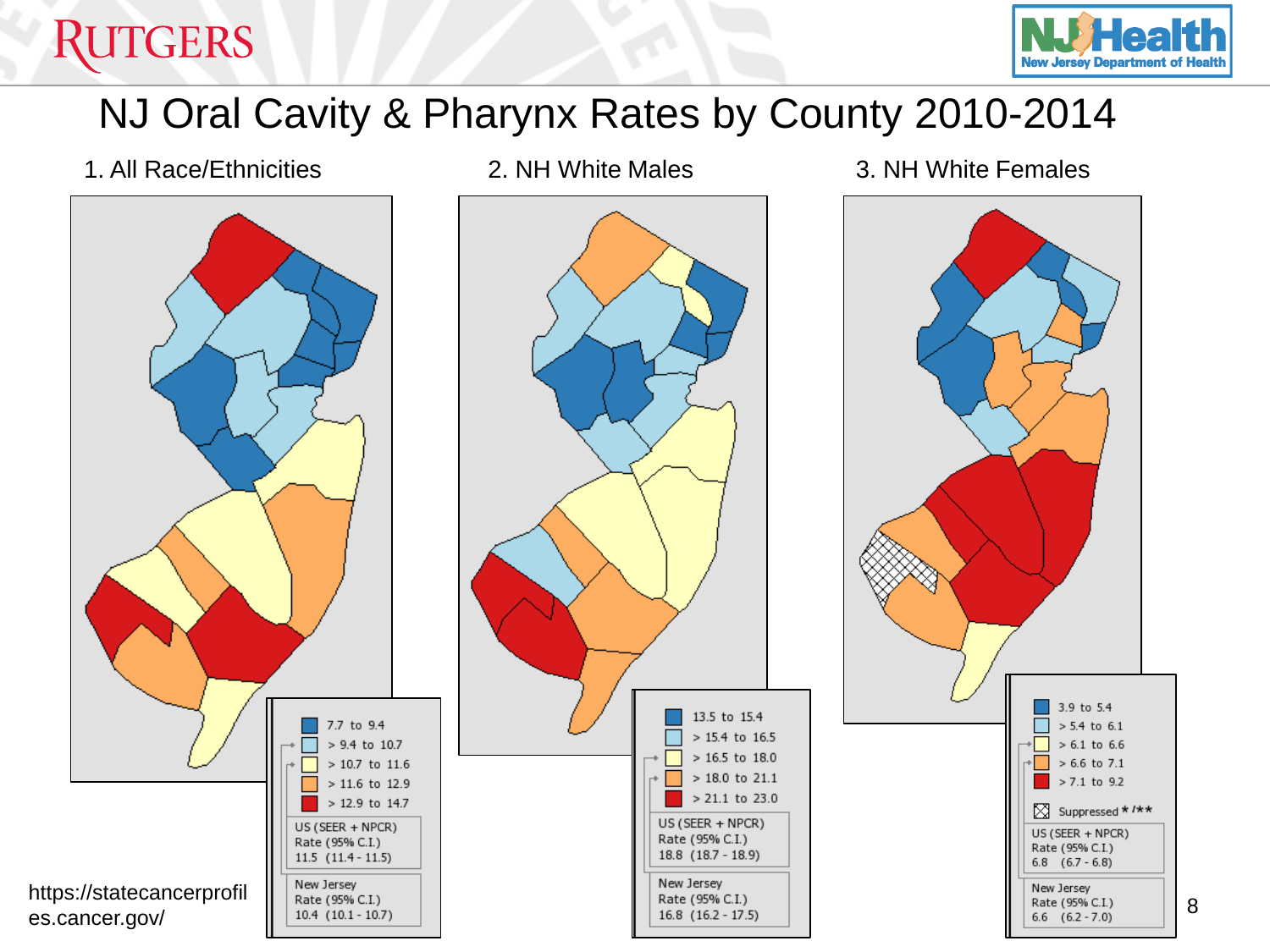

**New Jersey Average Annual Age-Adjusted Cancer Incidence Rate: 10-year Trends\* in HPV-Associated Cancers FEMALES by Race/Ethnicity, 2005-2014**

| <b>Cancer Type</b>       | <b>NHW APC</b> | <b>NHB APC</b>        | <b>API APC</b>        | <b>HISPANIC APC</b>   |
|--------------------------|----------------|-----------------------|-----------------------|-----------------------|
| <b>Invasive Cervical</b> | $-2.6*$        | $-3.3*$               | $-8.0*$               | $-3.4*$               |
| Vaginal                  | 2.7            | $-8.1$                | $-8.2$                | $-4.1$                |
| Vulvar                   | 1.0            | $-0.4$                | $\boldsymbol{\wedge}$ | 4.1                   |
| Rectum                   | $-1.5$         | $-2.9$                | $-3.3$                | $-1.4$                |
| Anal                     | 3.5            | 1.3                   | $\boldsymbol{\wedge}$ | 6.4                   |
| Oral Cavity &<br>Pharynx | 0.9            | $-0.7$                | $-2.3$                | $-2.2$                |
| Oropharynx               | 3.7            | $\boldsymbol{\wedge}$ | $\Lambda$             | $\boldsymbol{\wedge}$ |
|                          |                |                       |                       |                       |

APC = Annual Percent Change

 $* p < 0.05$  ^ Statistic could not be calculated/Too few cases

County Attributes - Total U.S., 1969-2015 Counties, National Cancer Institute, DCCPS, Surveillance Research Program, released April 2017, 9 \* Surveillance, Epidemiology, and End Results (SEER) Program (www.seer.cancer.gov) SEER\*Stat Database: Incidence - SEER 18 Regs Research Data + Hurricane Katrina Impacted Louisiana Cases, Nov 2016 Sub (2000-2014) <Katrina/Rita Population Adjustment> - Linked To based on the November 2016 submission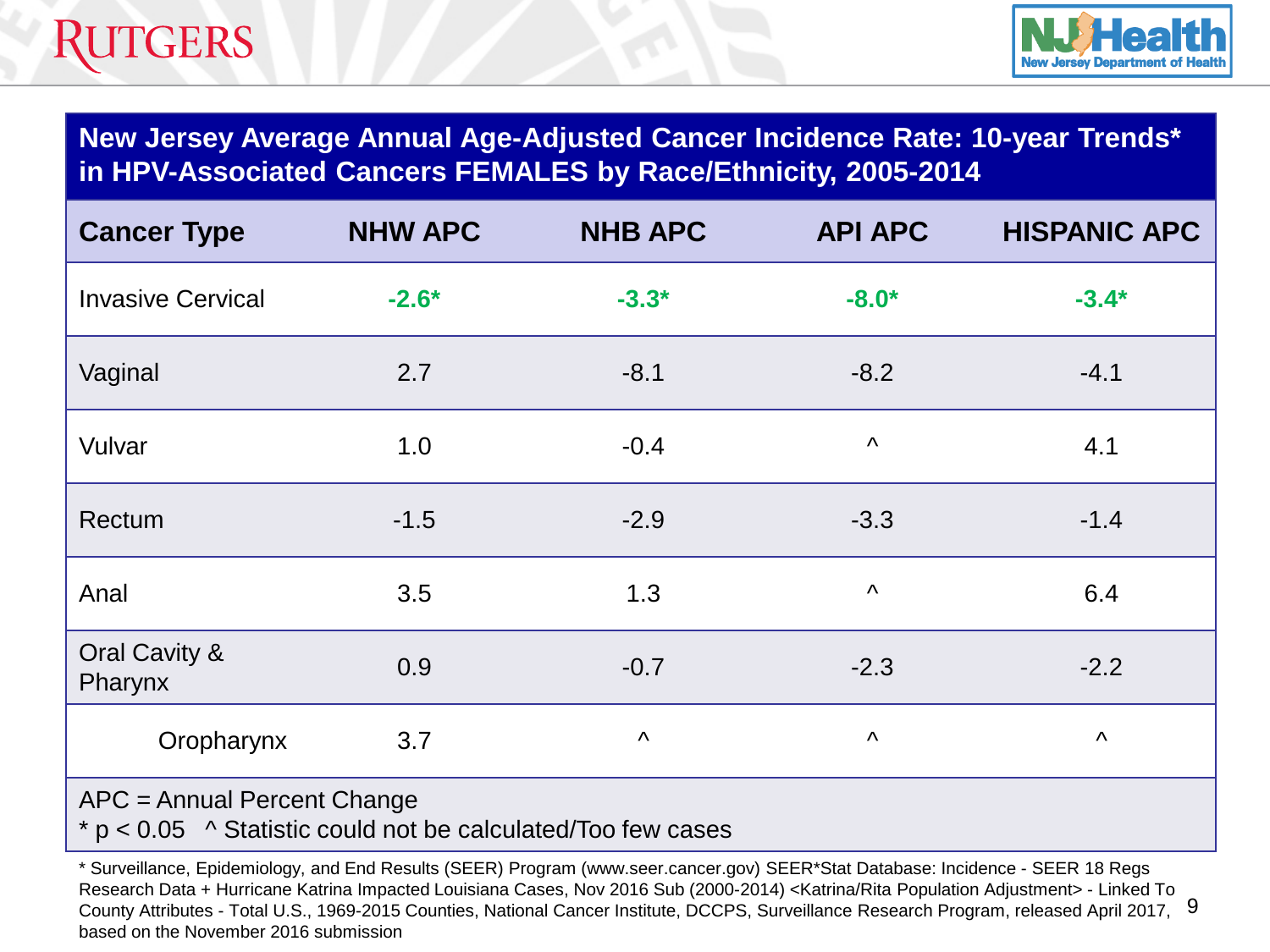

#### **New Jersey Average Annual Age-Adjusted Cancer Incidence Rate: 10-year Trends\* in HPV-Associated Cancers MALES by Race/Ethnicity, 2005-2014**

| <b>Cancer Type</b>                                                                            | <b>NHW APC</b> | <b>NHB APC</b>        | <b>API APC</b> | <b>HISPANIC APC</b> |  |
|-----------------------------------------------------------------------------------------------|----------------|-----------------------|----------------|---------------------|--|
| Penis                                                                                         | 3.6            | $\boldsymbol{\wedge}$ | Λ              | 0.3                 |  |
| Rectum                                                                                        | $-1.6*$        | $-2.6*$               | $-2.3$         | $-3.8*$             |  |
| Anal                                                                                          | $-0.8$         | 3.8                   | Λ              | $-0.7$              |  |
| Oral Cavity &<br>Pharynx                                                                      | $1.3*$         | $-0.5$                | 0.2            | $-2.0$              |  |
| Oropharynx                                                                                    | 0.2            | 10.0                  | Λ              | $-8.7$              |  |
| APC = Annual Percent Change<br>$* p < 0.05$ ^ Statistic could not be calculated/Too few cases |                |                       |                |                     |  |